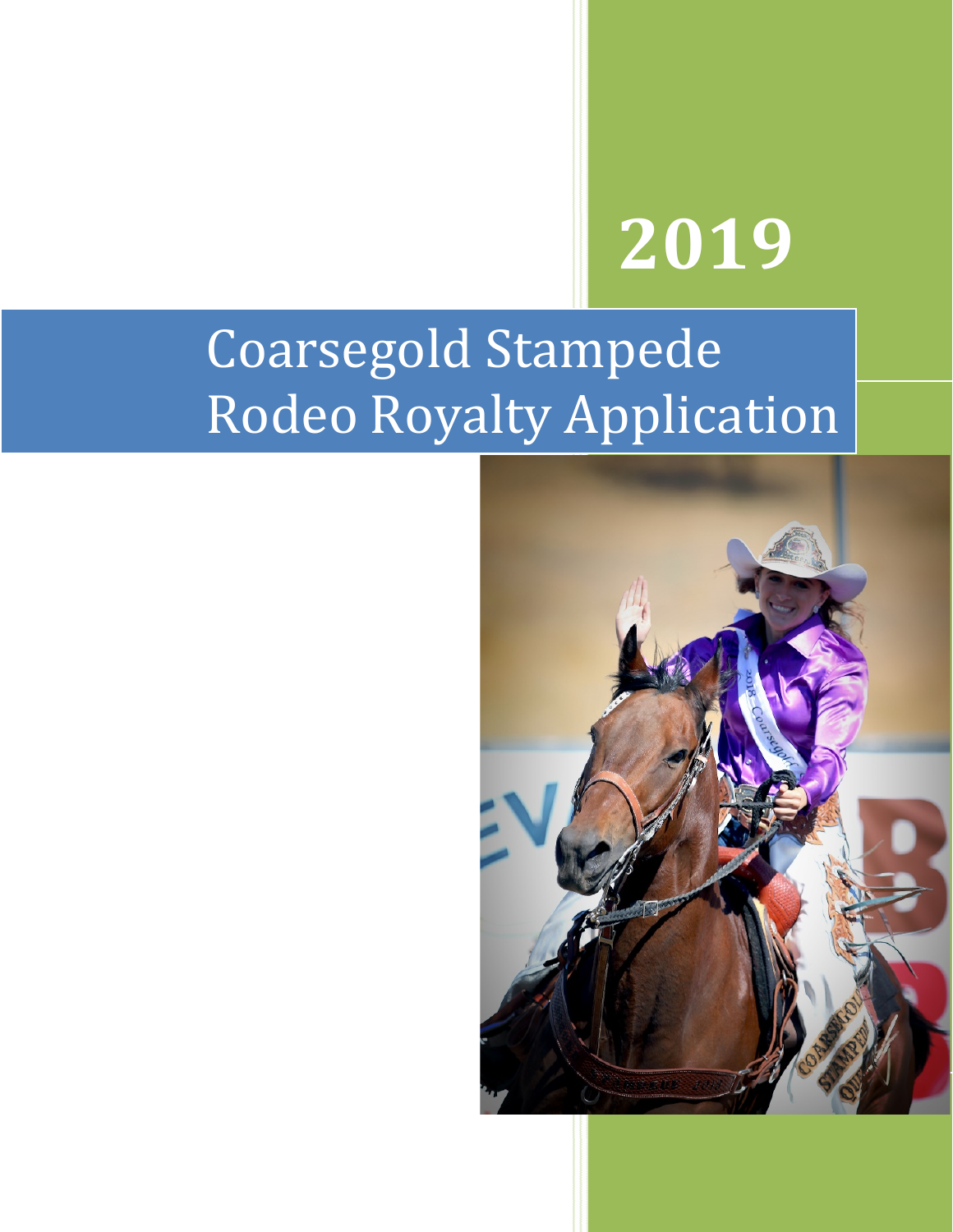## 2019 Coarsegold Stampede Royalty Application

Instructions: Please type or print clearly. If application form is illegible it may not be accepted. If additional space is needed, please type information on plain white paper (8 % X 11) and attach to this application form.

| Queen: _________     Jr Queen: ________    Princess: _________    Little Princess: ________ |
|---------------------------------------------------------------------------------------------|
|                                                                                             |
|                                                                                             |
| WHEN AND HOW DID YOU BECOME INTERESTED IN HORSES?                                           |
|                                                                                             |
|                                                                                             |
| WHAT IS YOUR RIDING BACKGROUND?                                                             |
|                                                                                             |
|                                                                                             |
| HOW DID YOU BECOME INTERESTED IN RODEO?                                                     |
|                                                                                             |
|                                                                                             |
| LIST ANY AWARDS OR RECOGNITION THAT YOU HAVE RECEIVED:                                      |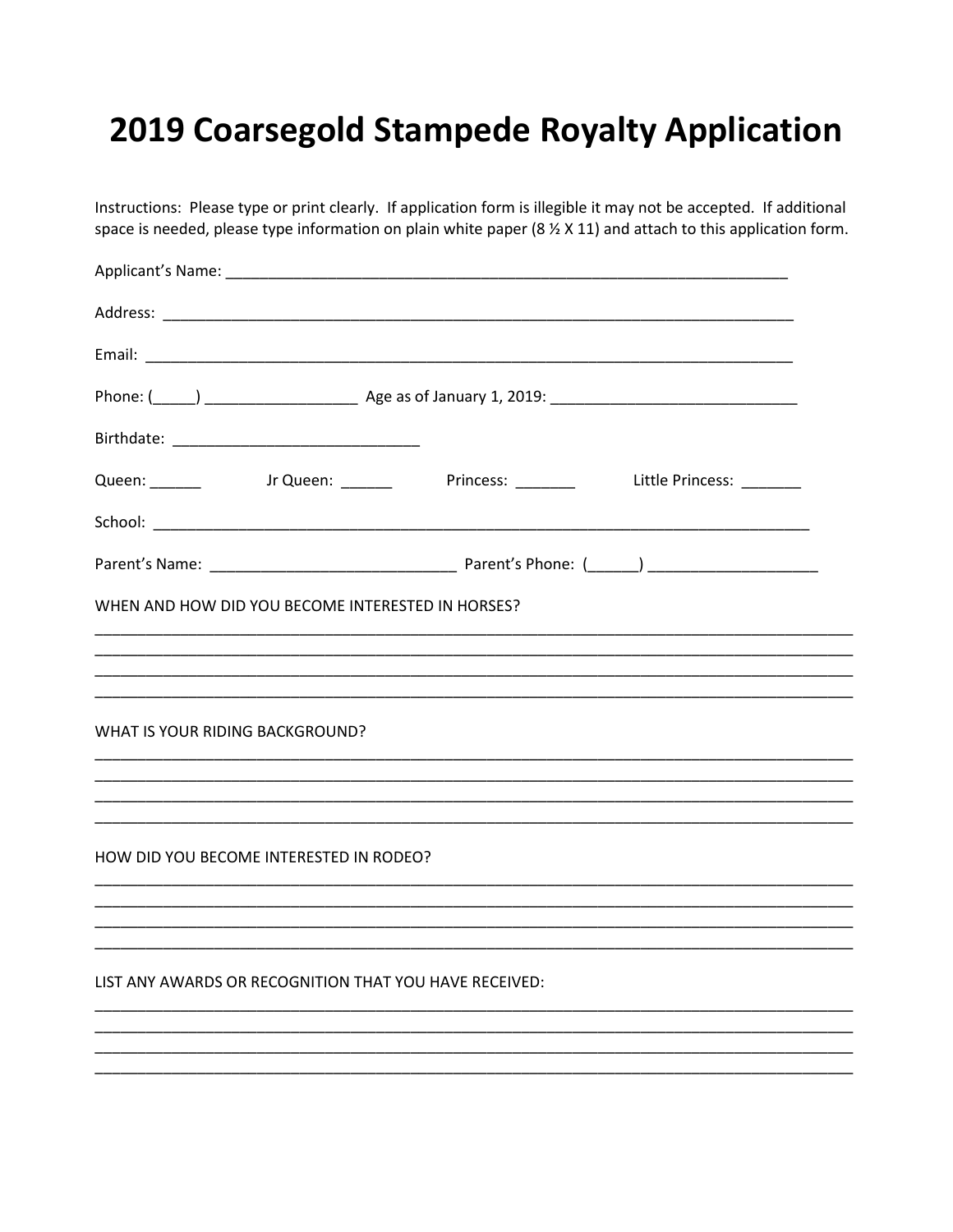LIST YOUR SPECIAL ACTIVITIES, INTEREST AND HOBBIES: (NOT HORSE RELATED)

LIST ANY CURRENT OR PAST ROYALTY TITLES:

WHY DO YOU WANT TO BE COARSEGOLD ROYALTY: (75 WORDS OR LESS)

APPLICATIONS ARE DUE BY July 8th 2019

A non-refundable fee of \$100.00 (Cash or Check made out to Coarsegold Stampede) will be required with your application. This includes the use of a stall at the rodeo grounds for 2 nights of the rodeo, arena practice time (during any non-event date at the grounds), and one parent admission wristband to each day of the rodeo including a parking pass. This fee is non-refundable.

#### **Photo is Mandatory:**

A photo of each contestant will be taken the day of the meet-n-greet. Contestant must be wearing boots, jeans, button up western shirt, belt, felt hat with hair curled and make-up.

Photos submitted or taken in relationship to the competition become the property of the Coarsegold Rodeo Grounds.